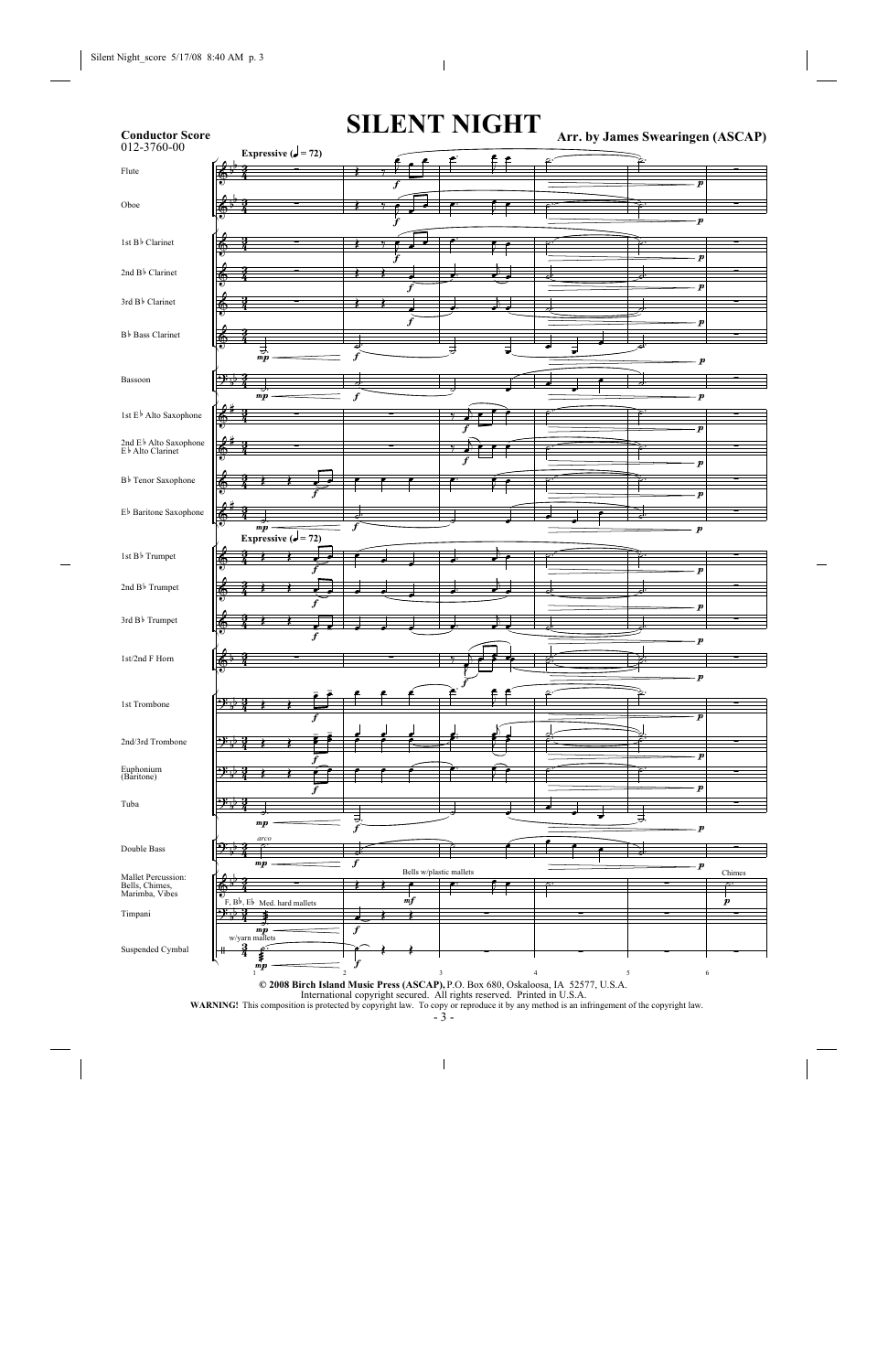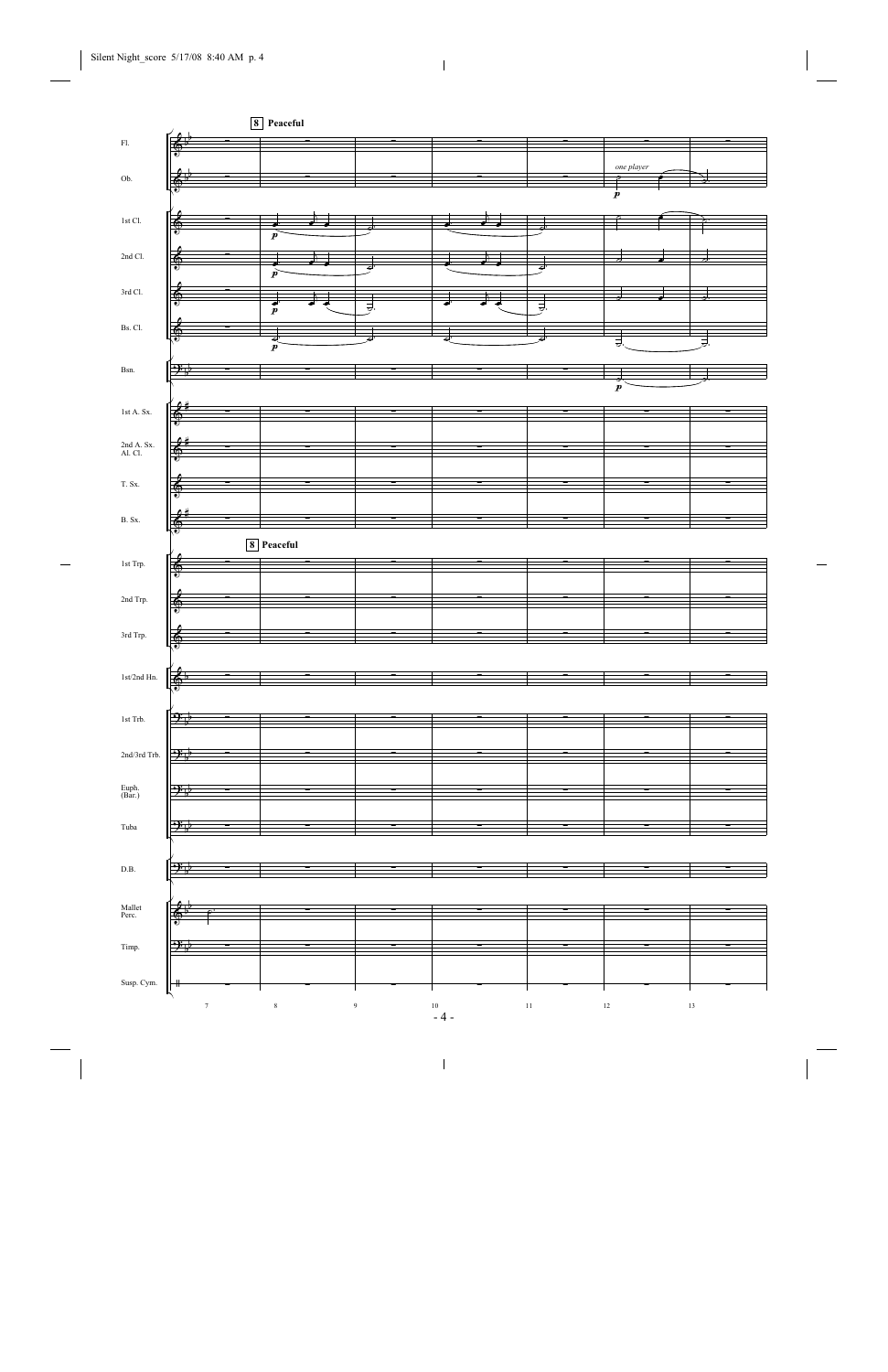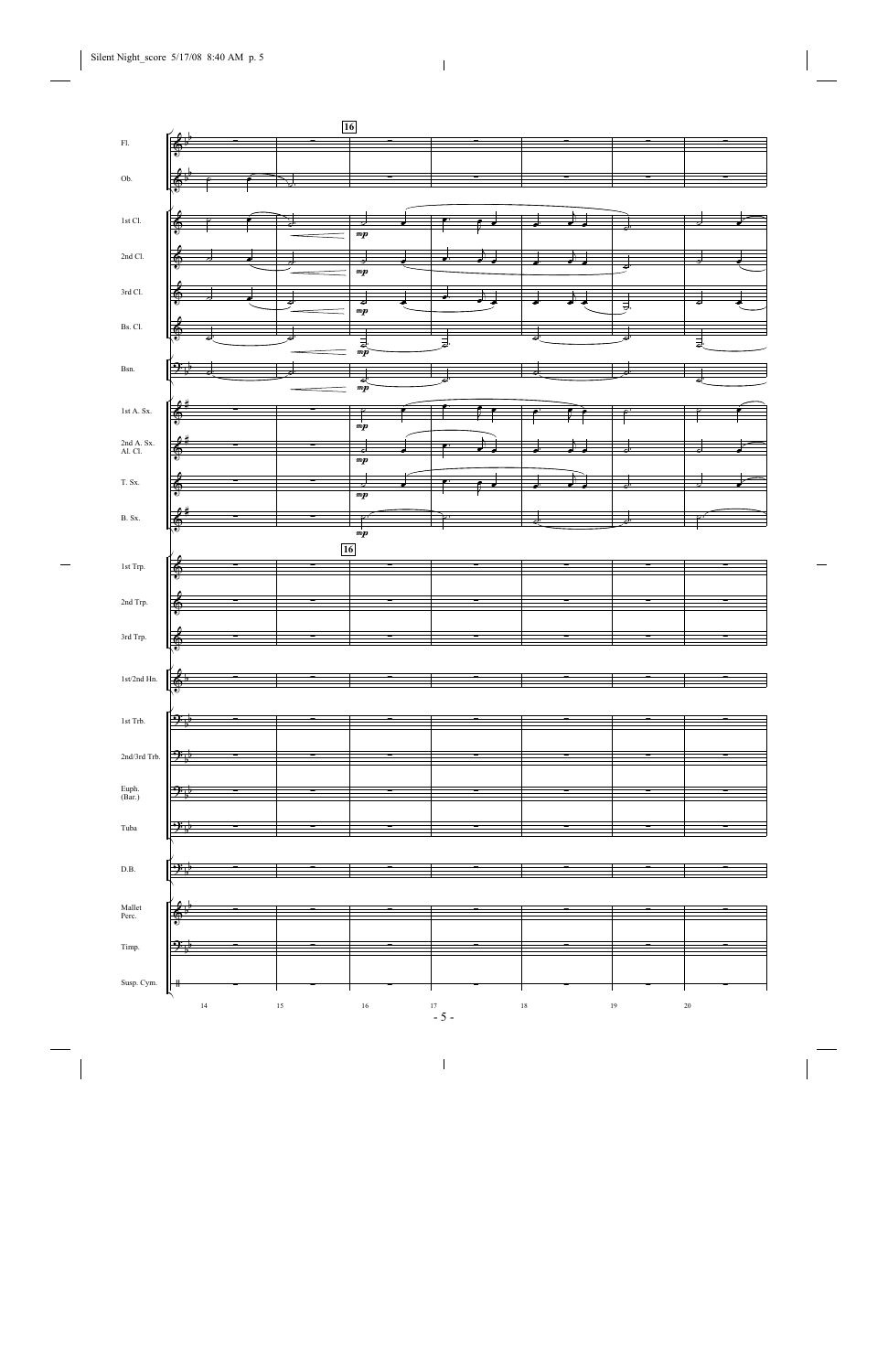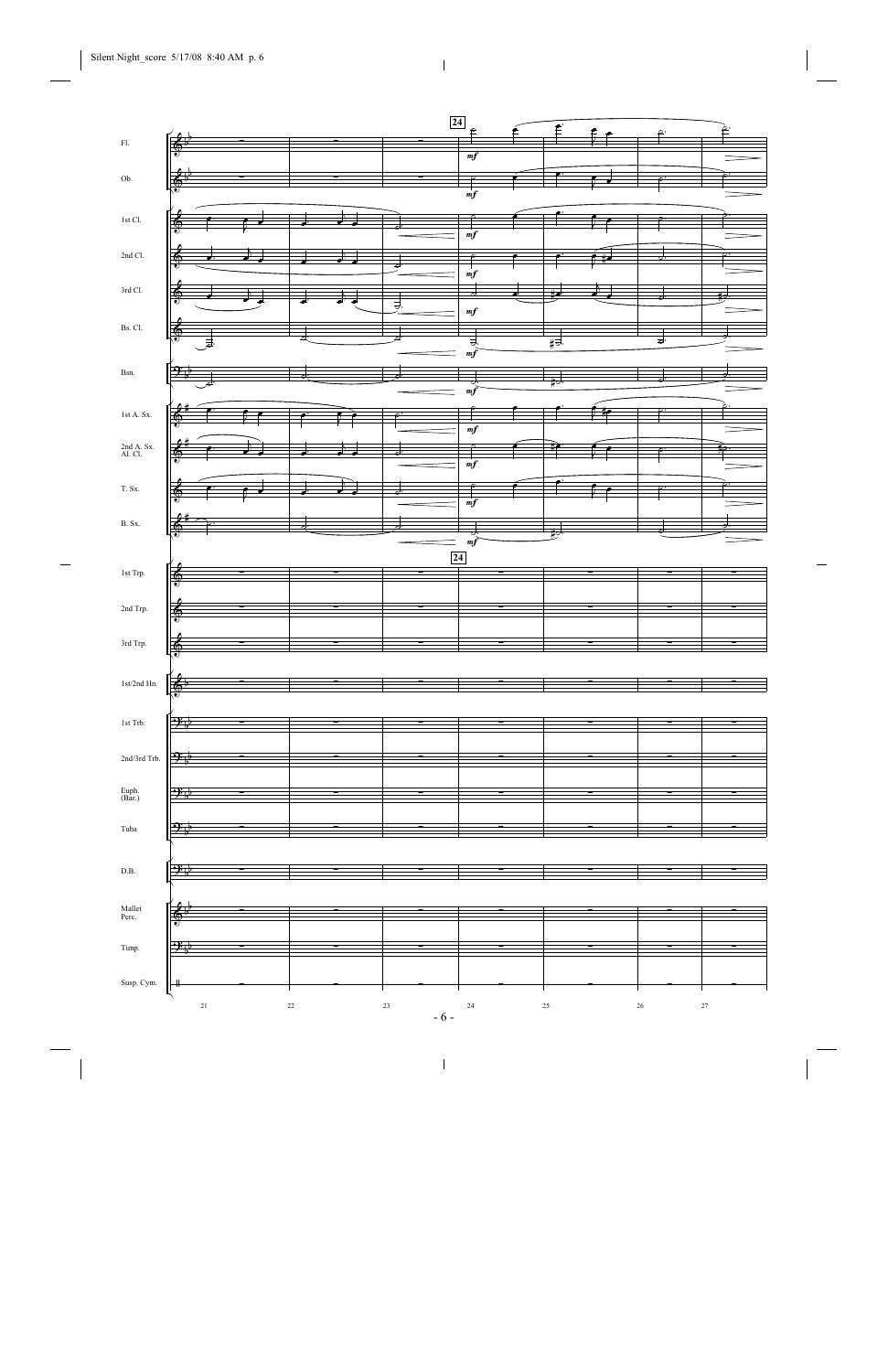![](_page_4_Figure_0.jpeg)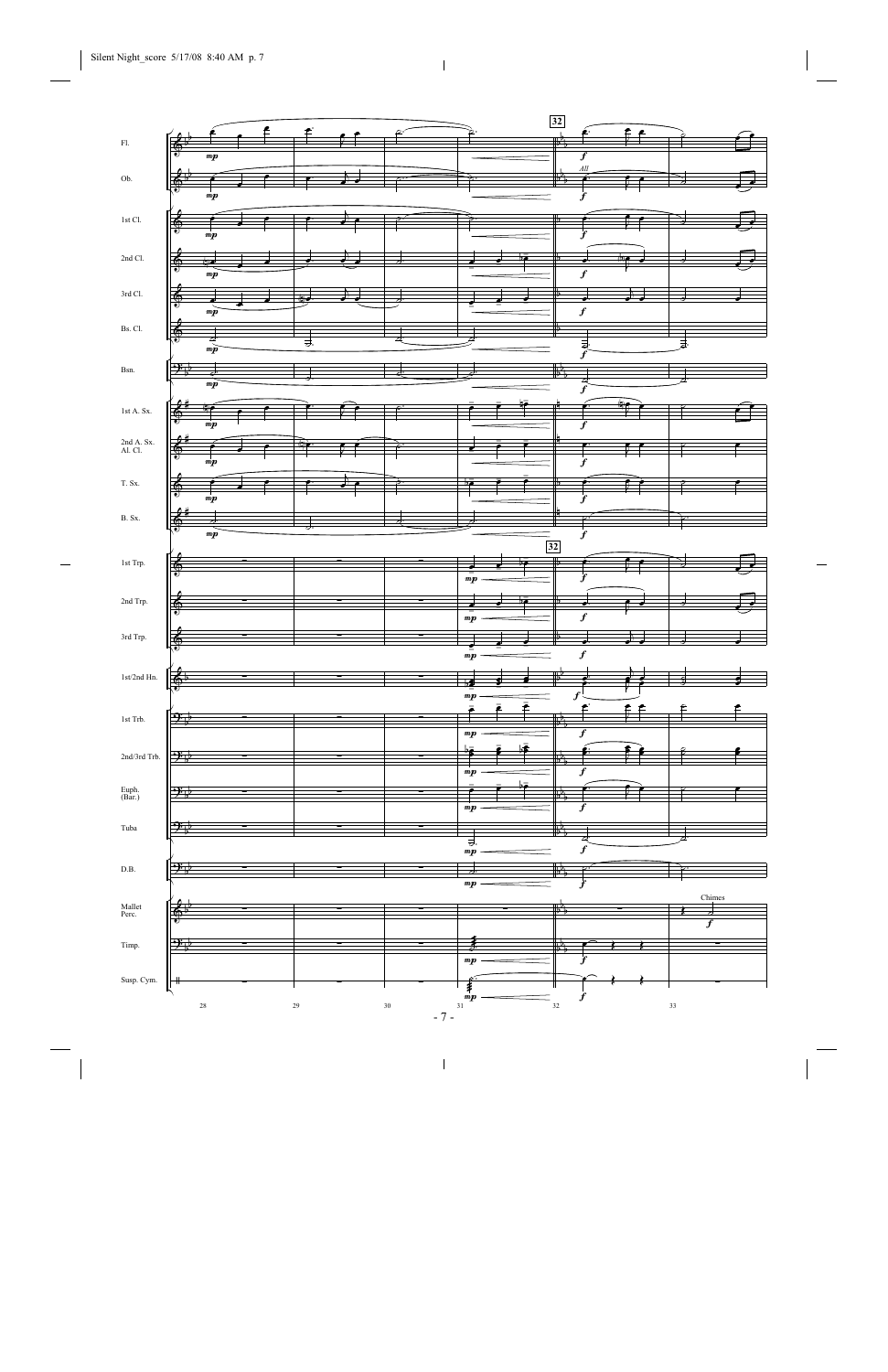![](_page_5_Figure_0.jpeg)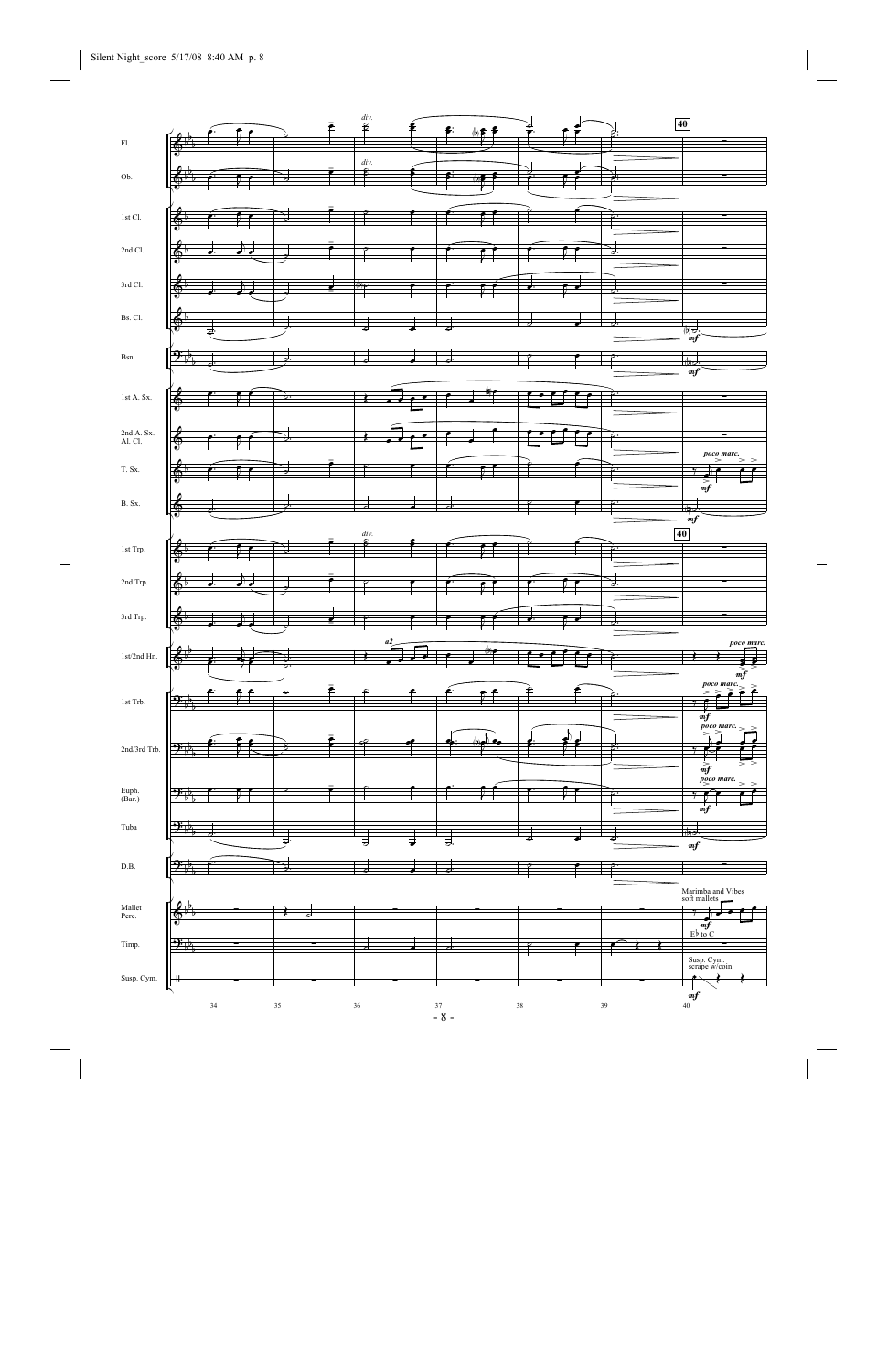![](_page_6_Figure_0.jpeg)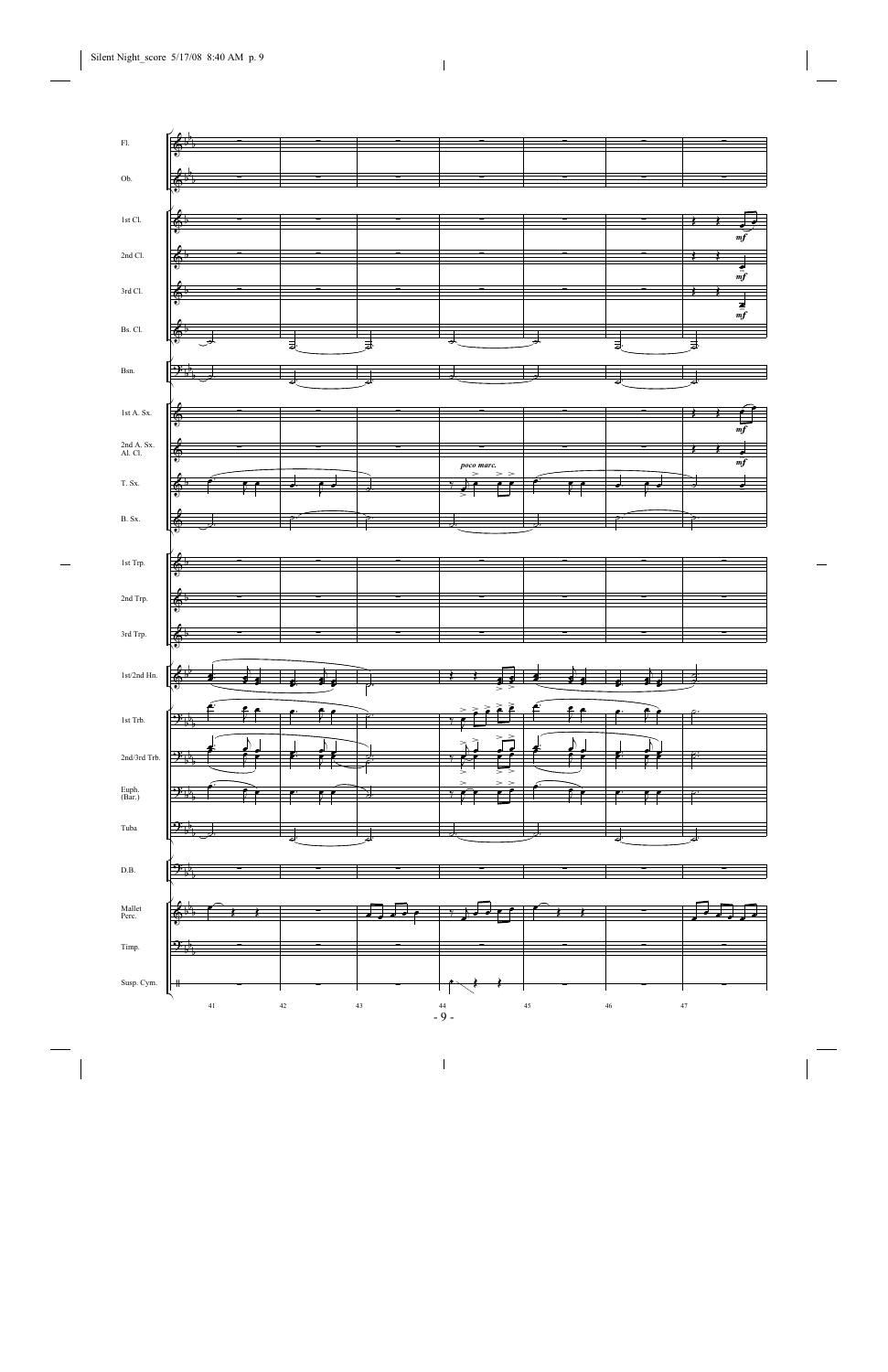![](_page_7_Figure_0.jpeg)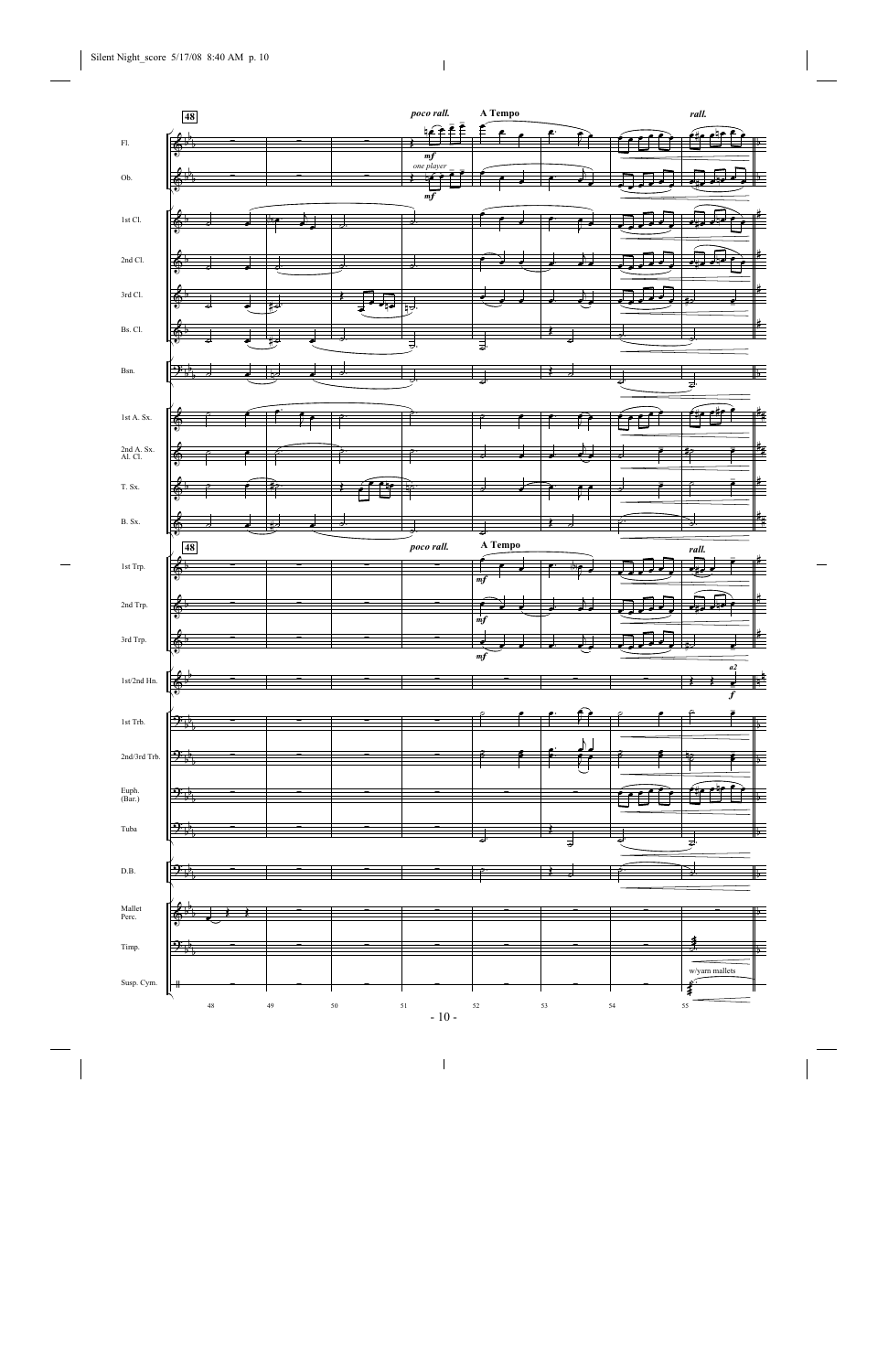![](_page_8_Figure_0.jpeg)

- 11 -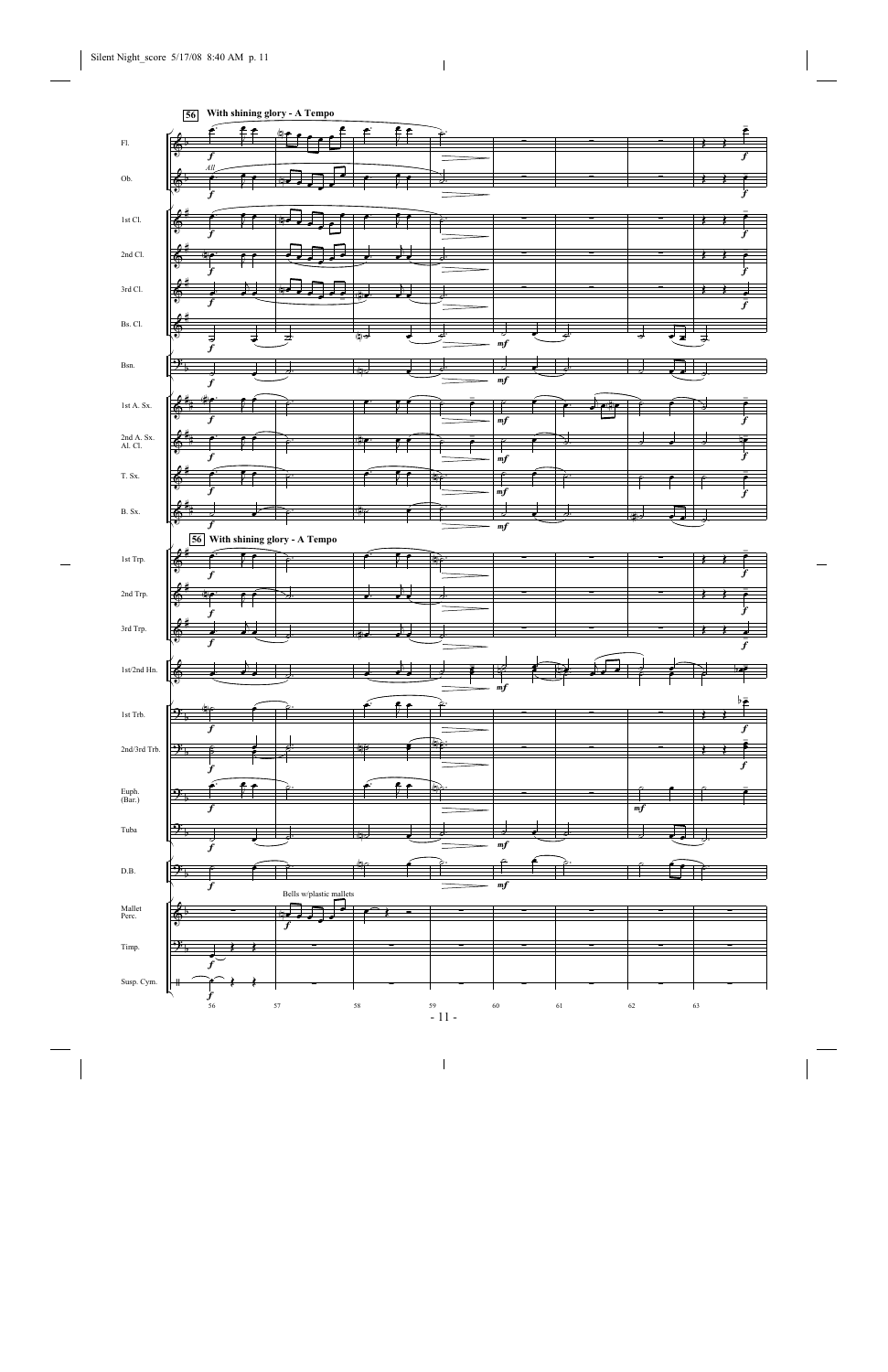![](_page_9_Figure_0.jpeg)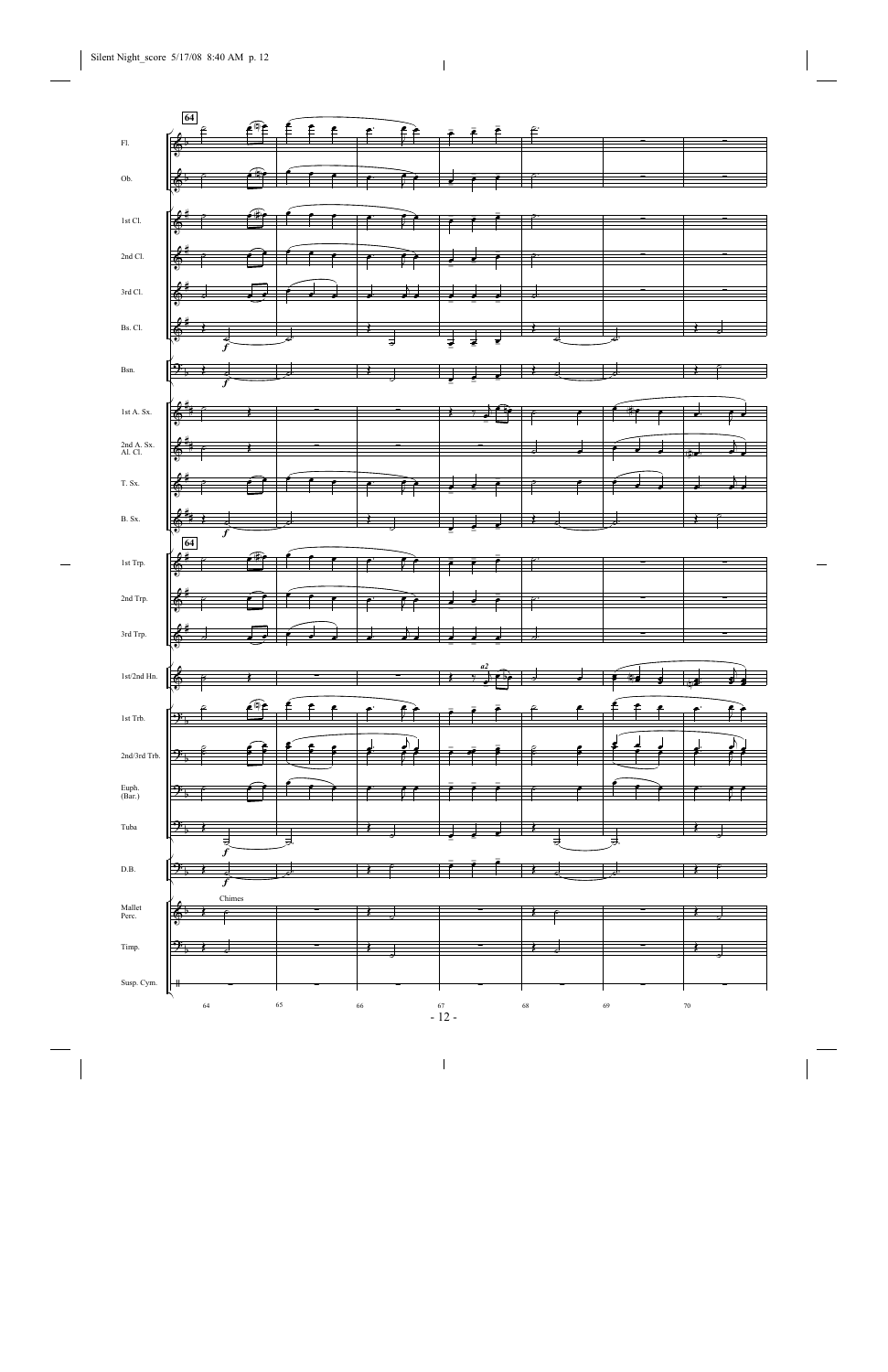![](_page_10_Figure_0.jpeg)